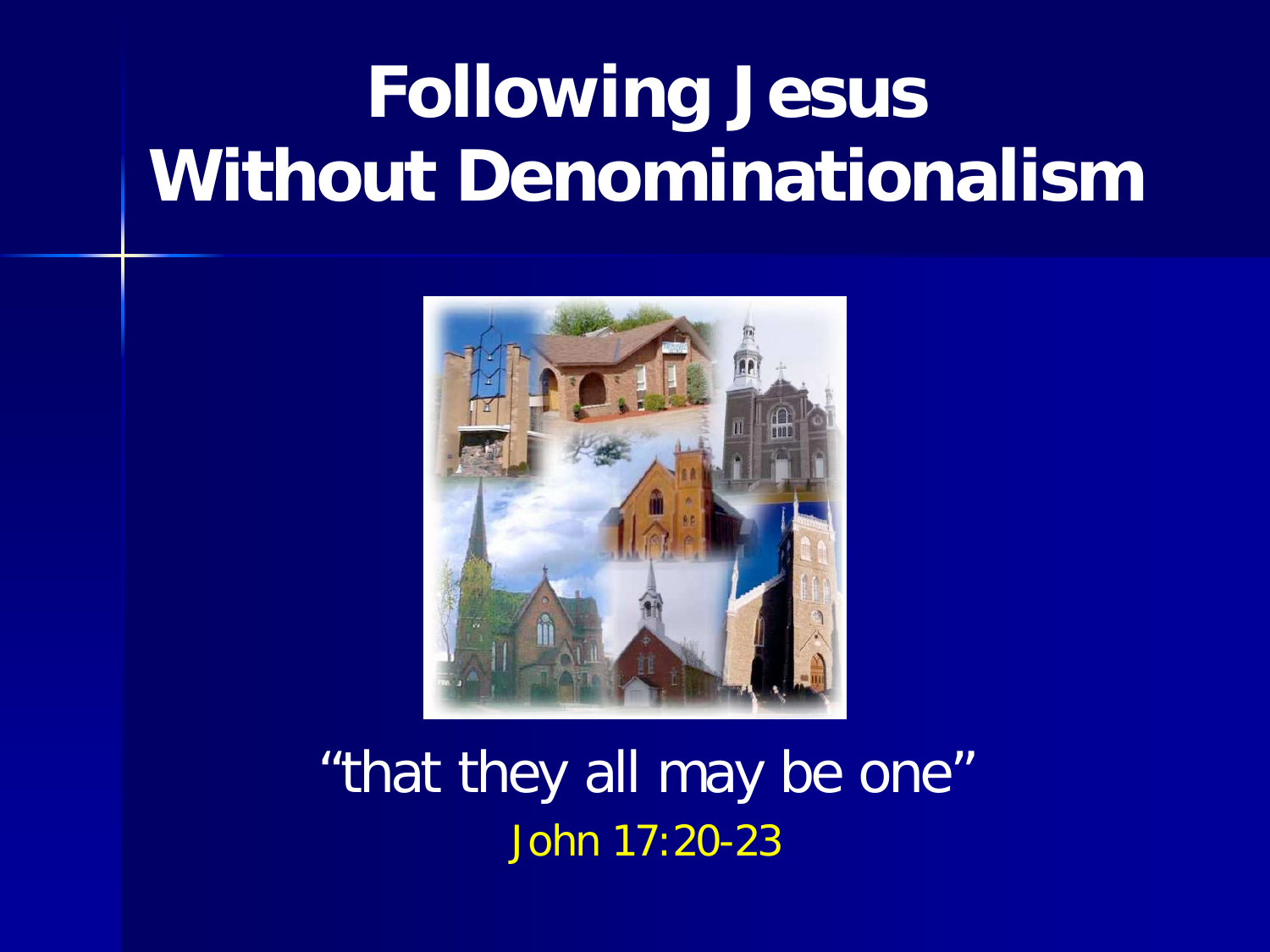

### **What Is Wrong With Denominationalism?**

Many who love Jesus often wonder...

- Why are there so many denominations?
- 45,000 denominations, over 2 forming every day?
- Can't followers of Jesus learn to get along?
- Does denominational division really matter?
- What can be done about religious division?
- Is it possible to be simply a Christian, to follow Jesus without being a member of a denomination?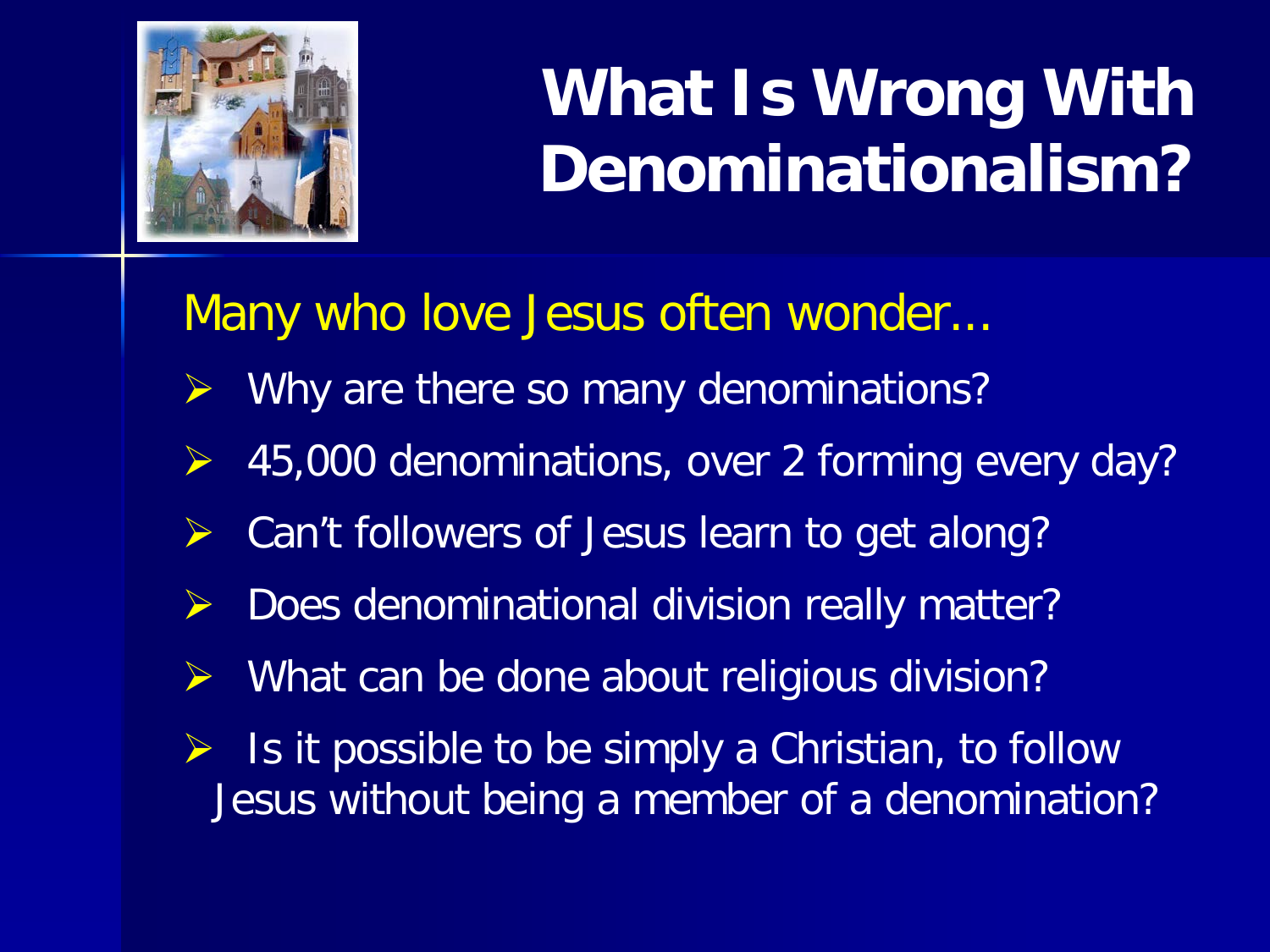

### **What Is Wrong With Denominationalism?**

Why is denominationalism wrong...?

- It is un-scriptural Ac 20:17,28; 1Pe 5:1-2
- $\triangleright$  It is anti-scriptural Jn 17:20-23; 1Co 1:10-13; Ep 2:14-16
- It is harmful to the cause of Christ Jn 17:21,23
	- $\triangleright$  "that the world may believe that You sent Me"
	- $\triangleright$  "that the world might know that You have sent Me, and have loved them as You have loved Me"

Denominationalism hinders many people from believing in God and Jesus!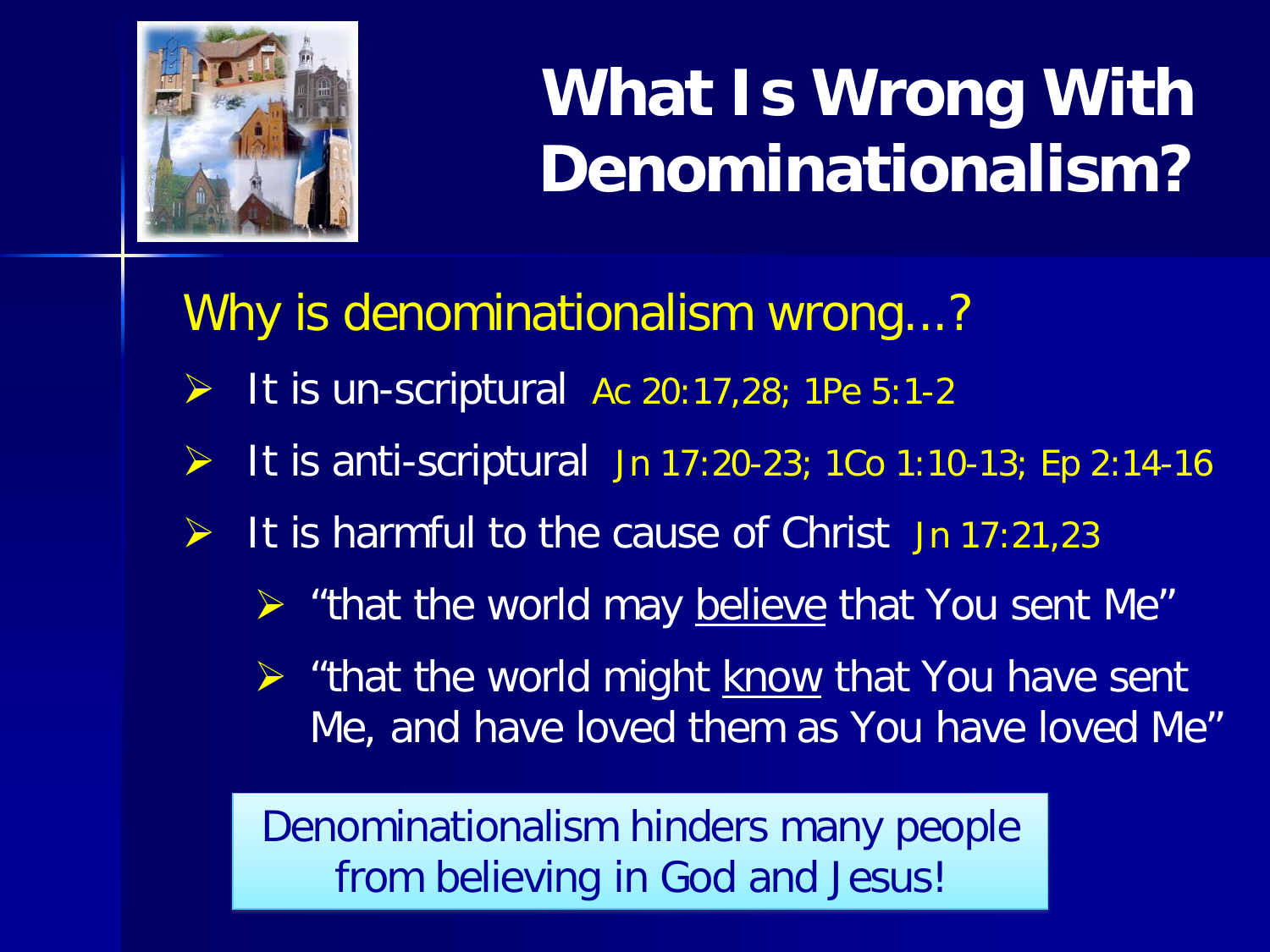

## **The Way Out Of Religious Division**

Consider the example of Jesus...

- $\triangleright$  The Law of Moses was still in effect
- $\triangleright$  In 1500 B.C. there were just Israelites
- In Jesus' day there were religious factions (Pharisees, Sadducees, Essenes, Herodians, Zealots, etc.)
- ▶ What was Jesus? Simply an Israelite!
- $\triangleright$  If Jesus lived today, what would He be?
- Catholic, Presbyterian, Methodist, Baptist, etc.?
- He would be simply a Christian! Ac 11:26; 1Pe 4:16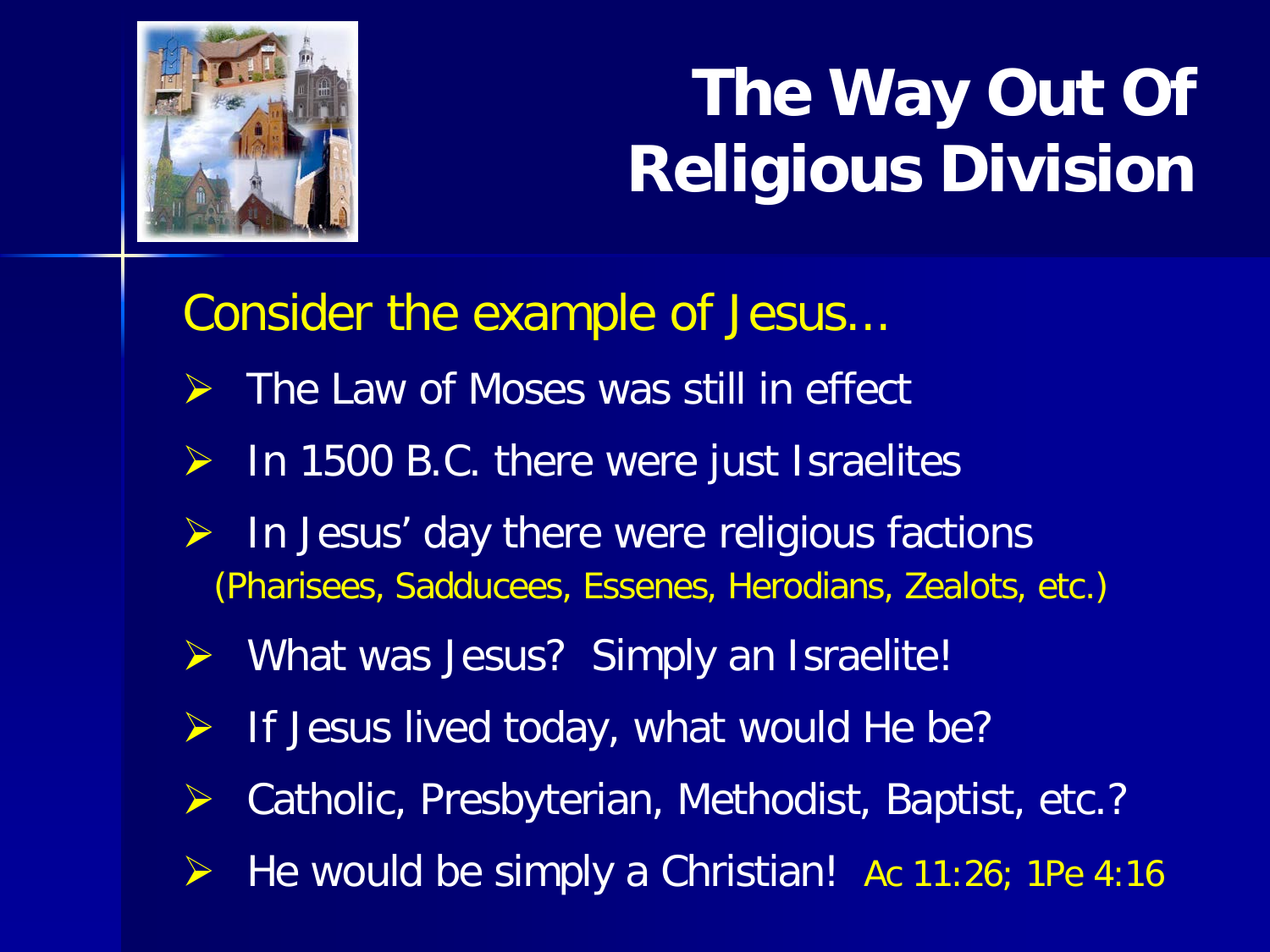

## **The Way Out Of Religious Division**

It is really quite simple...

- $\triangleright$  Obey the gospel Mk 16:15-16; Ac 2:38-41,47; Mt 16:18
- Abide in the apostles' doctrine Ac 2:42; 1Co 4:17; 14:37
- $\triangleright$  Simply be a Christian Ac 11:26; 1Pe 4:16
- $\triangleright$  Avoid denominational doctrines, creeds, names 2Jn 9
- $\triangleright$  Find a simple church of Christ Ro 16:16; Ac 2:42
- $\triangleright$  Maintain the unity of the Spirit Ep 4:3-6
- Possess the mind of Christ Ph 2:1-5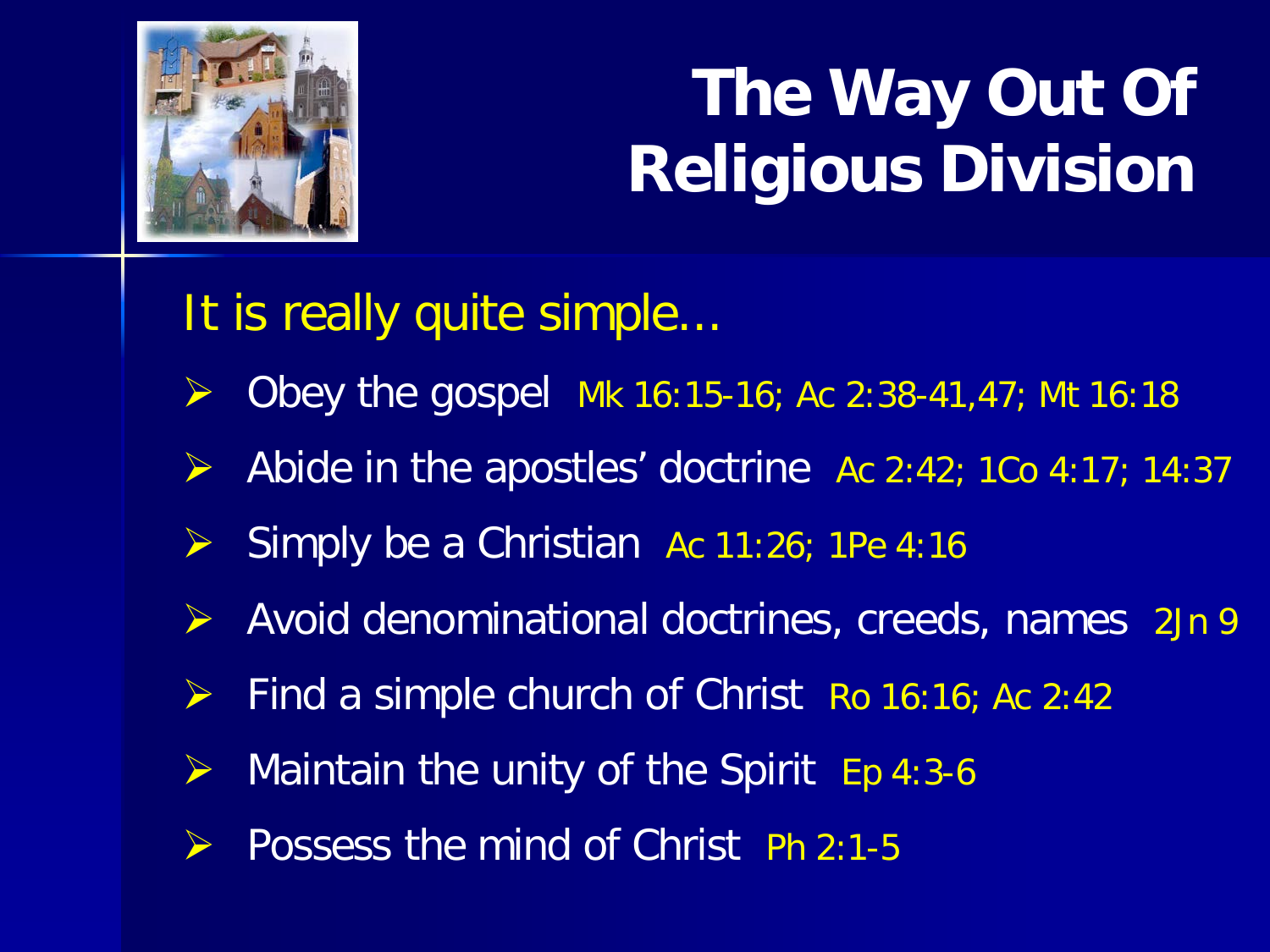# **Following Jesus Without Denominationalism**



Will we heed the prayer of Jesus? John 17:20-23